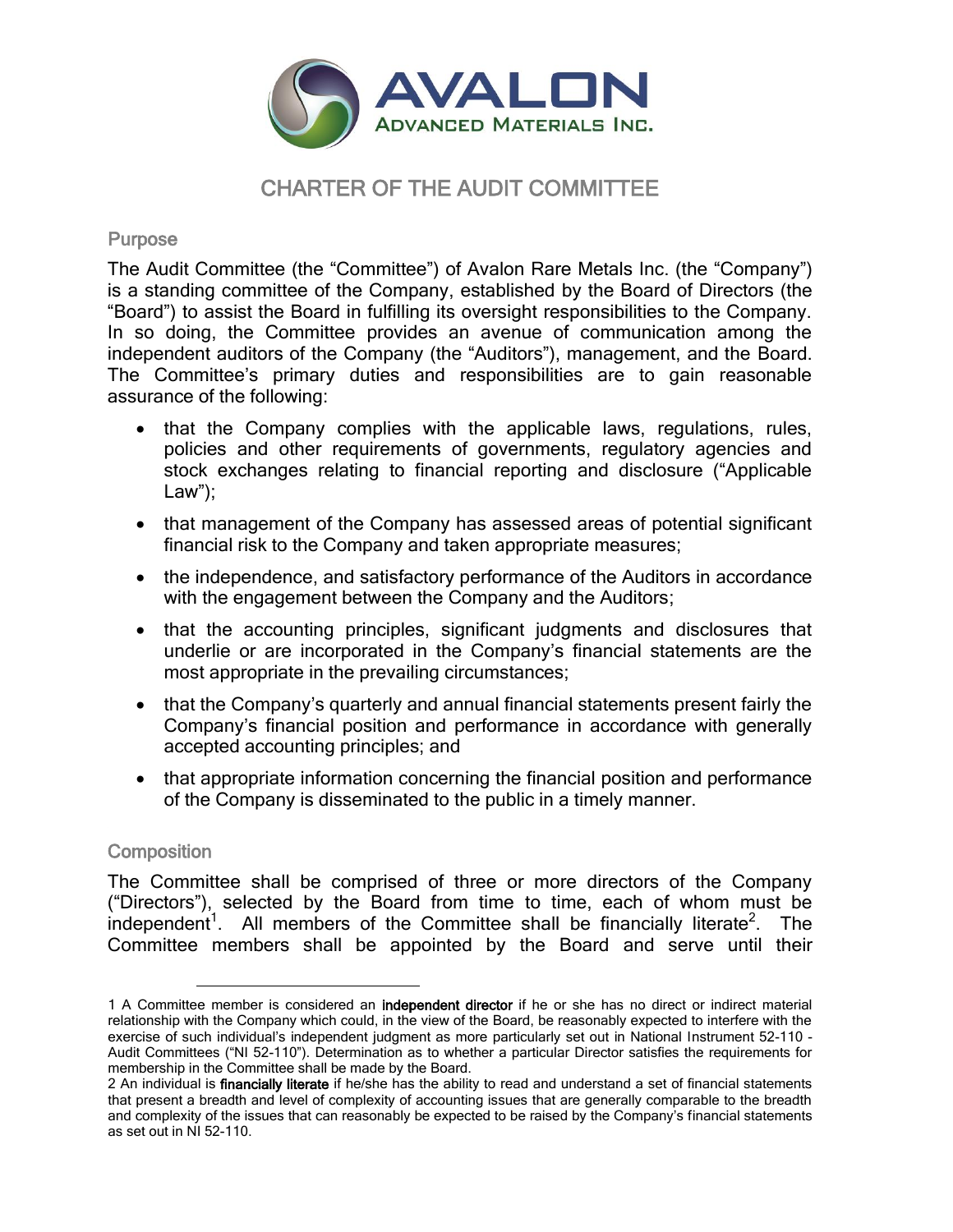#### successors are appointed.

#### Committee Chair

Annually, the Board, upon receiving the recommendation of the Committee, will appoint the Chair of the Committee (the "Chair"), selected from among the members of the Committee. The incumbent Chair will continue in office until a successor is appointed.

#### Reliance on Experts

The Committee shall have the authority to engage independent counsel and other advisors as it determines necessary to carry out its duties and set and pay the compensation for any advisors engaged by it. In so doing, each member of the Committee shall rely in good faith upon:

- (a) any financial statements or a written report of the Company presented by an officer or the Auditors to present fairly the financial position of the Company in accordance with generally accepted accounting principles and similar standards of financial reporting, presentation and disclosures; and
- (b) any report of a lawyer, accountant, engineer, appraiser or other person whose profession lends credibility to a statement made by any such person.

For the purpose of performing their duties, the members of the Committee, individually or collectively, shall have the right to inspect all books, records and accounts and any other matters relating to the operational and financial matters of the Company, directly communicate with or interview any officer, executive director, the Auditors, internal financial management of the Company, and/or Company counsel.

#### Remuneration of Committee Members

No member of the Committee may earn fees from the Company (or any of its subsidiaries) other than directors' fees (which fees may include cash, options or other consideration ordinarily available to directors). For greater certainty, no member of the Committee shall accept any consulting, advisory or other compensatory fee from the Company.

Meetings & Operating Procedures

- The Committee shall meet at least four times annually, or more frequently as circumstances dictate;
- A quorum shall be a majority of the members;
- Meetings of the Committee shall take place in person or by telephone and shall be called by the Chair. Meetings may also be called by any other member of the Committee, or by the chair of the Board, the Chief Executive Officer, or the Chief Financial Officer of the Company or by the Auditors. Unless otherwise specified by the Chair, the Secretary or the Assistant Secretary of the Company shall act as secretary of the Committee and shall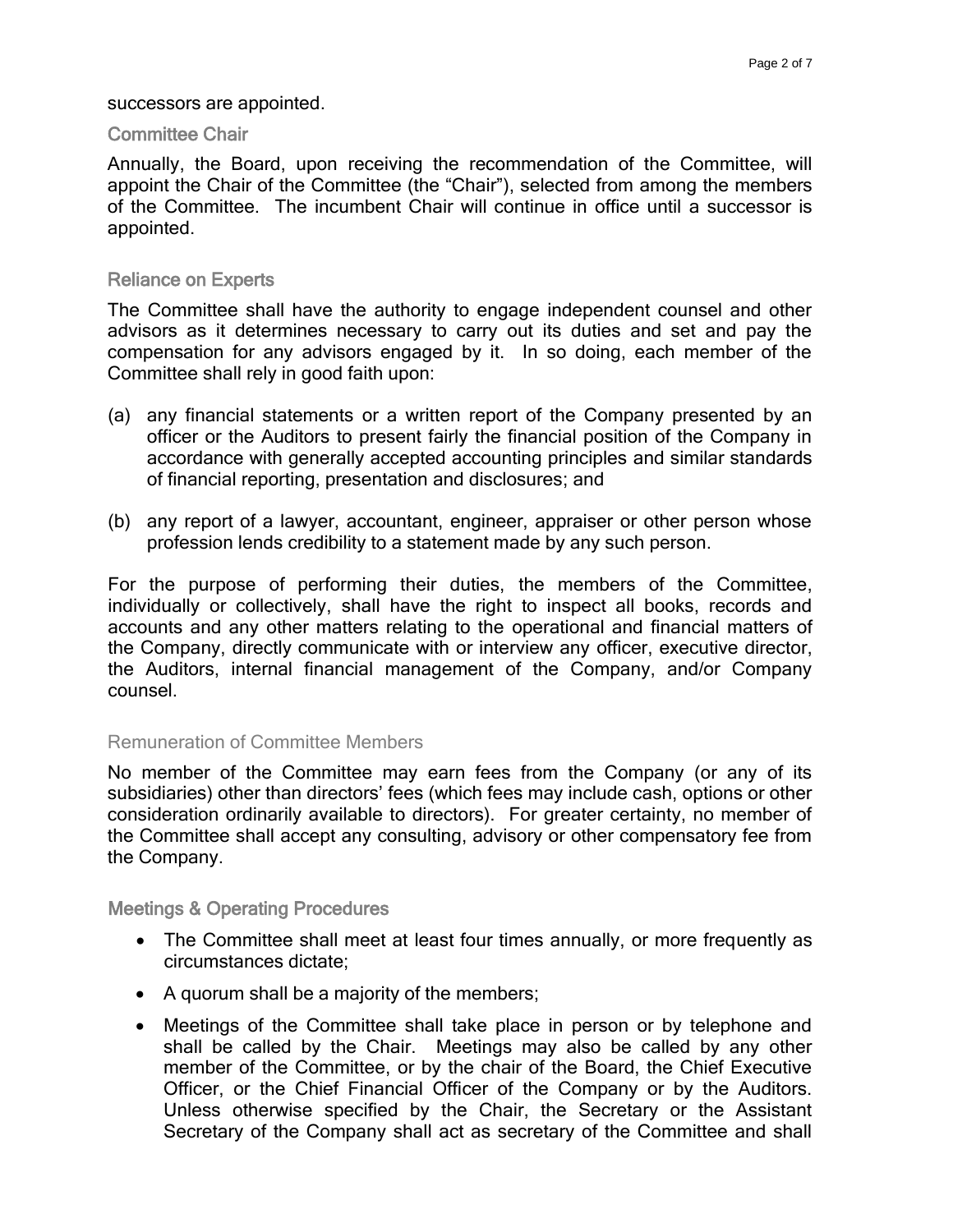provide the chair of the Board and each member of the Committee with notice of the meetings of the Committee and each shall be entitled to attend such meetings. The Chair or the Committee may require any officer or employee of the Company (or any subsidiary thereof) to attend a Committee meeting and, further, may invite any such other individuals to attend a Committee meeting as deemed appropriate or advisable;

- In the absence of the Chair of the Committee, the members shall appoint an acting Chair and a Secretary;
- A copy of the minutes of each meeting of the Committee shall be provided to each member of the Committee in a timely fashion and made available to the Chair of the Board and each Director of the Company;
- The Chair (or other appropriate person) shall prepare and/or approve an agenda in advance of each meeting;
- Periodically, the Committee, in consultation with management and the Auditors, shall develop and participate in a process for review of matters affecting the Committee's mandate outlined throughout this Charter, especially where the issues may have the potential to impact the Company's financial statements, reports, systems of internal control, policies and disclosures;
- From time to time, the Committee shall communicate its expectations to management and the Auditors with respect to the nature, timing and extent of its information needs. The Committee expects that written materials will be received from management and the Auditors in advance of meeting dates; and
- Annually, the Committee shall review, discuss and assess its collective performance and that of its members and report the outcome to the Board. In addition, the Committee shall periodically review its role and responsibilities.

Responsibilities and Duties

- Review the Company's annual audited financial statements and quarterly unaudited financial statements and the accompanying Management Discussion and Analysis prior to filing or distribution, and report its findings for approval to the Board. Review should include discussion with management, and where appropriate, the Auditors in respect of significant issues regarding accounting principles, practices and judgments;
- Review news releases and reports to be issued by the Company with respect to the Company's annual and quarterly financial statements and, if appropriate, recommend approval of same to the Board prior to distribution.
- Confirm that adequate internal control procedures and resources are in place for the review of the Company's public disclosure of financial information extracted or derived from the Company's financial statements and periodically assess the adequacy of those procedures;
- In consultation with management and the Auditors, consider the integrity of the Company's financial reporting processes and controls. Discuss significant financial risk exposures and the steps management has taken to monitor, control, and report such exposures. Review significant findings prepared by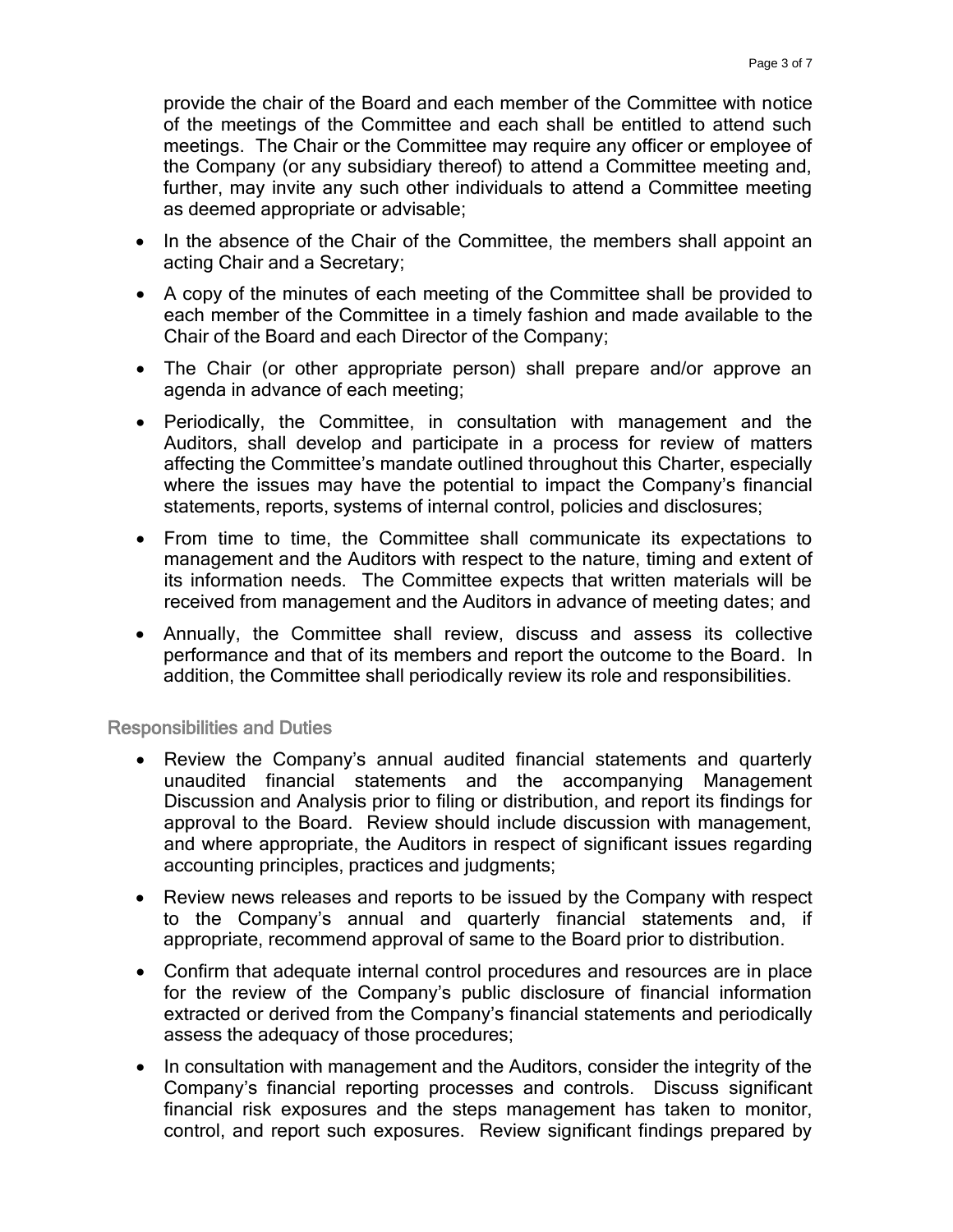the Auditors together with management's responses and follow-up to their satisfactory conclusion;

- Review with management and the Auditors the management certifications of the financial statements as required on a quarterly and annual basis;
- Review of related party transactions;
- Review with management and the Auditors the appropriateness of the Company's accounting policies, disclosures, reserves, key estimates and judgments, including changes or alternatives thereto and to obtain reasonable assurance that they are in compliance with GAAP, and report thereon to the Board;
- Review the following with management with the objective of obtaining reasonable assurance that financial risk is being effectively managed and controlled:
	- i) management's tolerance for financial risks;
	- ii) management's assessment of significant financial risks facing the Company; and
	- iii) the Company's policies, plans, processes and any proposed changes to those policies for controlling significant financial risks;
- Review all proposed activities with related parties and any material transaction in which an Avalon employee or director has a conflict of interest, or potential conflict of interest;
- Annually, review any legal or regulatory matters that could have a significant impact on the Company's financial statements, the Company's compliance with Applicable Law, and inquiries received from regulators or governmental agencies. Management shall provide the Committee with copies of correspondence between the Company, the Auditor, the Company's counsel, stock exchanges, securities commissions and any other stakeholder relating to any issues respecting the Company's financial statements and/or disclosures;
- Annually, review and assess the Company's Investment and Liquidity Policy, and recommend any changes to the Board;
- Annually, review and reassess the adequacy of this Charter, submit any changes to the Board for approval and ensure that it is in compliance with Applicable Law.

Relationship with the Auditors

- The Auditors will be accountable and report directly to the Committee. The Committee shall review the independence and performance of the Auditors and annually recommend to the Board the appointment and compensation of the Auditors or discharge of Auditors, when circumstances warrant, and for the Board to submit same to shareholders for ratification;
- The Committee will oversee the work of the Auditors engaged to prepare or issue an audit report or perform other audit, review or attest services for the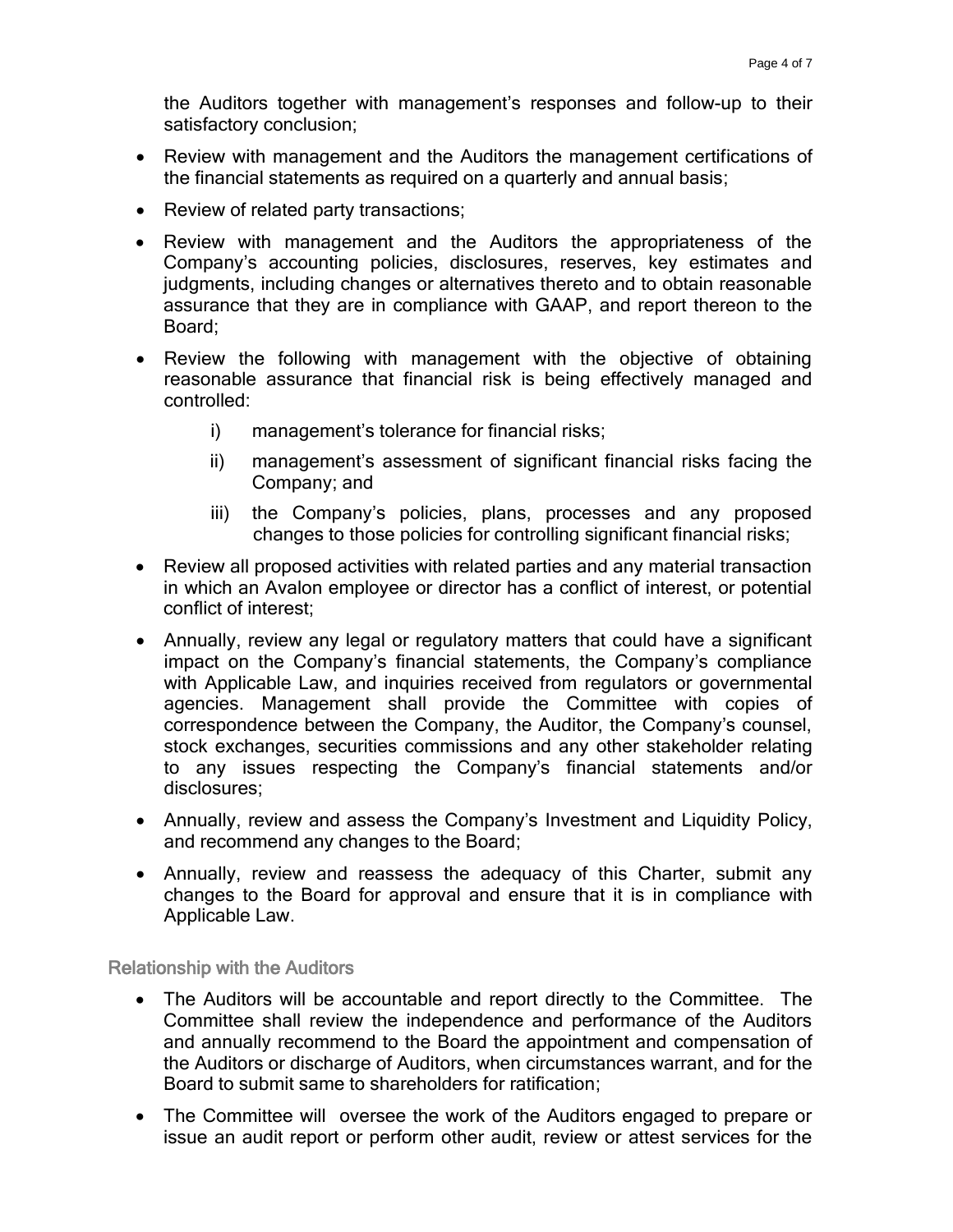Company, including the resolution of disagreements between management and the Auditors;

 The Committee must pre-approve all non-audit services to be provided to the Company or its subsidiary entities by the Company's external auditor. The Audit Committee has delegated to the Chair of the committee the authority to pre-approve non-audit services up to an amount of \$5,000, with such preapproved services presented to the Audit Committee at the next scheduled Audit Committee meeting following such pre-approval.

De *minimis* non-audit services satisfy the pre-approval requirement provided:

- i) the aggregate amount of all these non-audit services that were not pre-approved is reasonably expected to constitute no more than five percent of the total amount of fees paid by the Company and its subsidiaries to the external auditors during the fiscal year in which the services are provided;
- ii) the Company or subsidiaries, as the case may be, did not recognize the services as non-audit services at the time of the engagement; and
- iii) the services are promptly brought to the attention of the Audit Committee and approved, prior to the completion of the audit, by the Audit Committee or by the Chair of the Audit Committee, who has been granted authority to pre-approve non-audit engagements.
- On an annual basis, the Committee shall review and discuss with the Auditors all significant relationships they have with the Company that could impair the Auditors' independence;
- Review the Auditors' audit plan, discuss scope, staffing, locations, reliance upon management and internal audit, if any, and general audit approach;
- Prior to releasing the annual audited financial statements, discuss the results of the audit with the Auditors, as well as any matters required to be communicated to the committee by the Auditors;
- Consider the Auditors' judgments about the quality and appropriateness of the Company's accounting principles as applied in its financial reporting;
- Review the results of independent audits and any change in accounting practices or policies and their impact on the financial statements;
- Where there are unsettled issues raised by Auditors that do not have a material effect on the annual audited financial statements, require that there be a written response identifying a course of action that would lead to their resolution.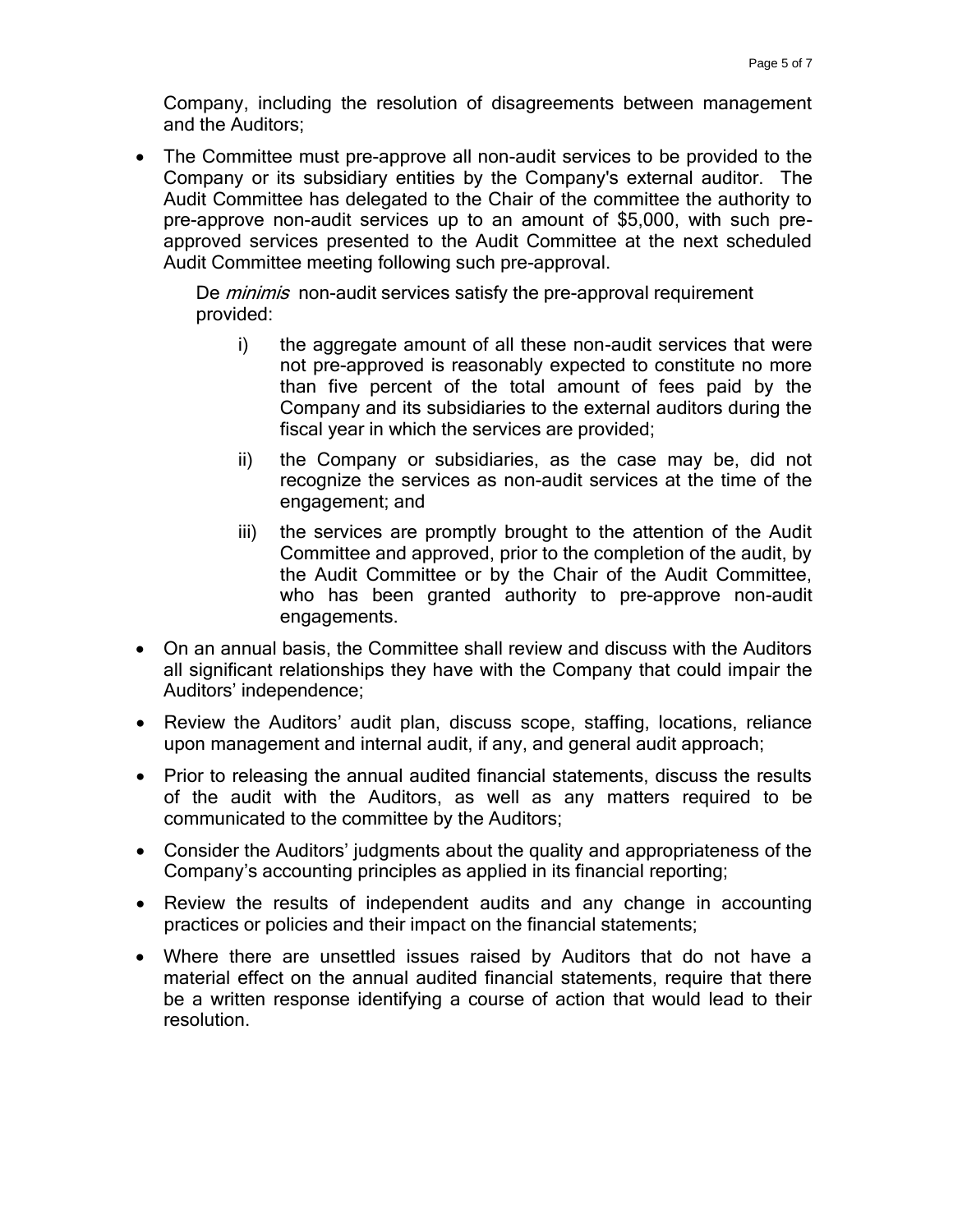**Other** 

- Establish procedures for the receipt, retention and treatment of complaints received by the Company regarding accounting, internal accounting controls, or auditing matters, and the confidential, anonymous submission by employees of the Company of concerns regarding questionable accounting or auditing matters;
- Ensure that the Company's annual information form ("AIF") and management information circulars (and any other relevant disclosure documentation) contains the prescribed disclosure regarding the Committee;
- The policies and procedures of the Committee should remain flexible in order to enable it to react to changes in circumstances and conditions so as to ensure that the corporate accounting reporting practices of the Company are in accordance with Applicable Law and current best practices. The purpose and procedures outlined in this Charter are meant to serve as guidelines rather than inflexible rules and the Committee is encouraged to adopt such additional procedure and standards as it deems necessary from time to time to fulfill its responsibilities.

### Limitations on Committee's Duties

In contributing to the Committee's discharging of its duties under this Charter, each member of the Committee shall be obliged only to exercise the care, diligence and skill that a reasonably prudent person would exercise in comparable circumstances. Nothing in this Charter is intended, or may be construed, to impose on any member of the Committee a standard of care or diligence that is in any way more onerous or extensive than the standard to which all Board members are subject. Further, while the Committee has the responsibilities and powers set forth in this Charter, the Committee's mandate and function is one of oversight. It is not the duty of the Committee to plan or conduct internal or external audits or to determine that the Company's financial statements are complete and accurate and are in accordance with generally accepted accounting principles. Such functions are the responsibility of management of the Company and/or the Auditors. Nor is it the duty of the Committee to conduct investigations, to resolve disagreements, if any, amongst the management of the Company and the Auditors or to ensure compliance with Applicable Law and regulations. Nothing contained in this Charter is intended to expand applicable standards of liability under statutory or regulatory requirements for the directors of the Company or members of the Committee. Each member of the Committee shall be entitled to rely on (i) the integrity of those persons and organizations within and outside the Company from which he or she receives information (ii) the accuracy of the financial and other information provided by such persons or organizations (absent actual knowledge to the contrary, which shall be promptly reported to the Board) and (iii) representations made by management as to all audit and non-audit relationships with and/or services provided by the Auditors.